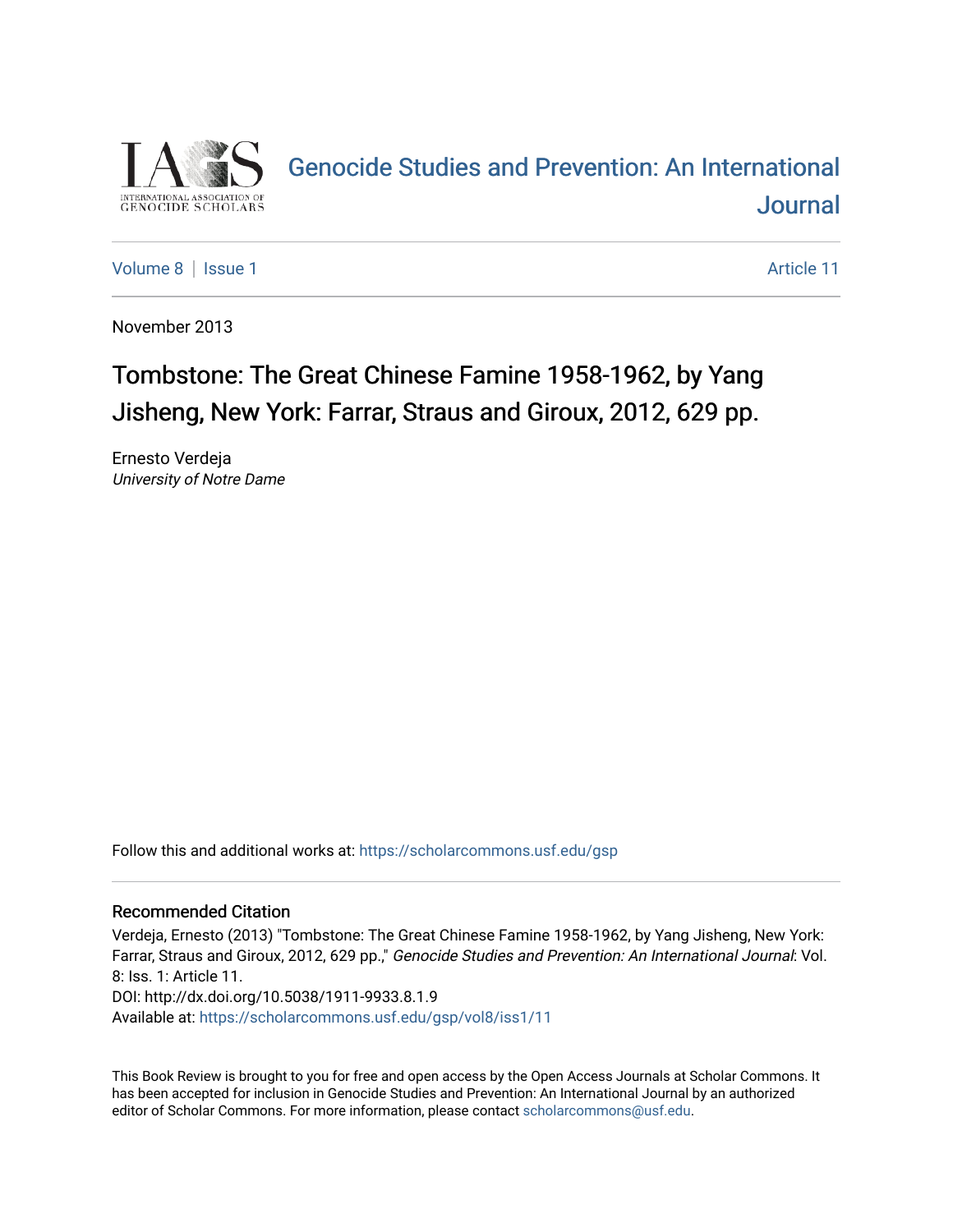## *Tombstone: The Great Chinese Famine 1958-1962,*  **Yang Jisheng, New York: Farrar, Straus and Giroux, 2012, 629 pp.**

### **Reviewed by Ernesto Verdeja**

*Assistant Professor of Political Science and Peace Studies, University of Notre Dame, USA*

Mao Zedong's attempt to rapidly modernize China in the late fifties and early sixties stands as one of the greatest human-made catastrophes in history. In the span of less than four years, China's leaders sought to transform the economy through the massive relocation of resources and people. Mao believed that the traditional agricultural economy based on small privately owned plots tilled by peasants was regressive, and held back the revolutionary potential of significant economic and thus political advancement. He collectivized farming, forced the creation of backyard furnaces to increase steel production and seized food from peasants to feed the cities. This so-called "Great Leap Forward" led to economic collapse, mass starvation, political terror and millions of deaths.

Yang Jisheng's book, *Tombstone: The Great Chinese Famine 1958-1962*, is an impressive and humane work of scholarship that significantly deepens our knowledge of the Great Leap Forward. The title comes from the author's desire to erect a tombstone for the 36 million who died in the famine and for the totalitarian system that caused their deaths. Most poignantly, the book is meant to serve as a tombstone for the author's father, Yang Xiushen, who died from starvation during those terrible years.

Yang's book was published in Chinese in 2008 in two volumes, totaling 1,200 pages. That work was republished eight times in two years, and is now finally available in English in an abridged version (though still quite hefty at over 600 pages), ably translated by Stacy Mosher and Guo Jian. Tombstone has been reviewed widely in the English press and is the recipient of the 2013 Raphael Lemkin Award given by the Institute for the Study of Genocide, for best book on genocide and mass atrocities. The attention it has received is well deserved.

The book's strengths come from access to a wide array of sources that have only recently been made available, and only sporadically. Yang was a high-ranking journalist who traveled widely in China and over several years was able to access dozens of archives across the country, many with secret government reports on the consequences of the famine and state repression. Although the general contours of the killings and famine have been well known for a long time, Yang has marshaled a wide array of provincial and municipal sources to show how the famine unfolded over time and across regions. This gives us a significantly more nuanced view of this catastrophe than earlier studies, which tended to look at macro level processes and had relatively little access to regional archives. His book is tightly argued and clear, and will become a reference work on this terrible crime.

Tombstone begins with a general sketch of the famine and then moves on to analyze how the famine developed regionally. The final chapters of the book return to the overall causal model and present the author's evidence for his findings. Yang identifies two main clusters of causes for the mass deaths: institutional and ideological. The institutional causes the author presents are a standard "regime type" explanation familiar to political scientists: Yang argues that the totalitarian state under Mao's absolute rule prevented the emergence of checks and balances on centralized control, and the state became a conduit of Mao's violent fantasies of radical utopia. Specifically, power was concentrated at the top, with Mao – "China's Last Emperor," in Yang's terms (483) – the supreme authority and prime author of policy. The state enjoyed a monopoly over economic resources and enormous coercive capacity to achieve Mao's goals. A strong centralized planning economy, where the basic means of survival (food, shelter) were controlled and distributed by the state, ensured that autonomous civil society would not develop and that power would remain based in the highest echelons of the Communist Party.

State control was further enhanced by totalitarian ideological control, or a "unified propaganda mechanism" (492) that sought to shape not only citizens' behavior but also their thoughts. Yang focuses on the propaganda directive known as the General Line, which called on the masses and the Communist Party to "go all out, aim high, and build socialism with greater, faster, better and more economical results" (87). His discussion of the ways in which Great Line propaganda and state terror worked hand in hand during the